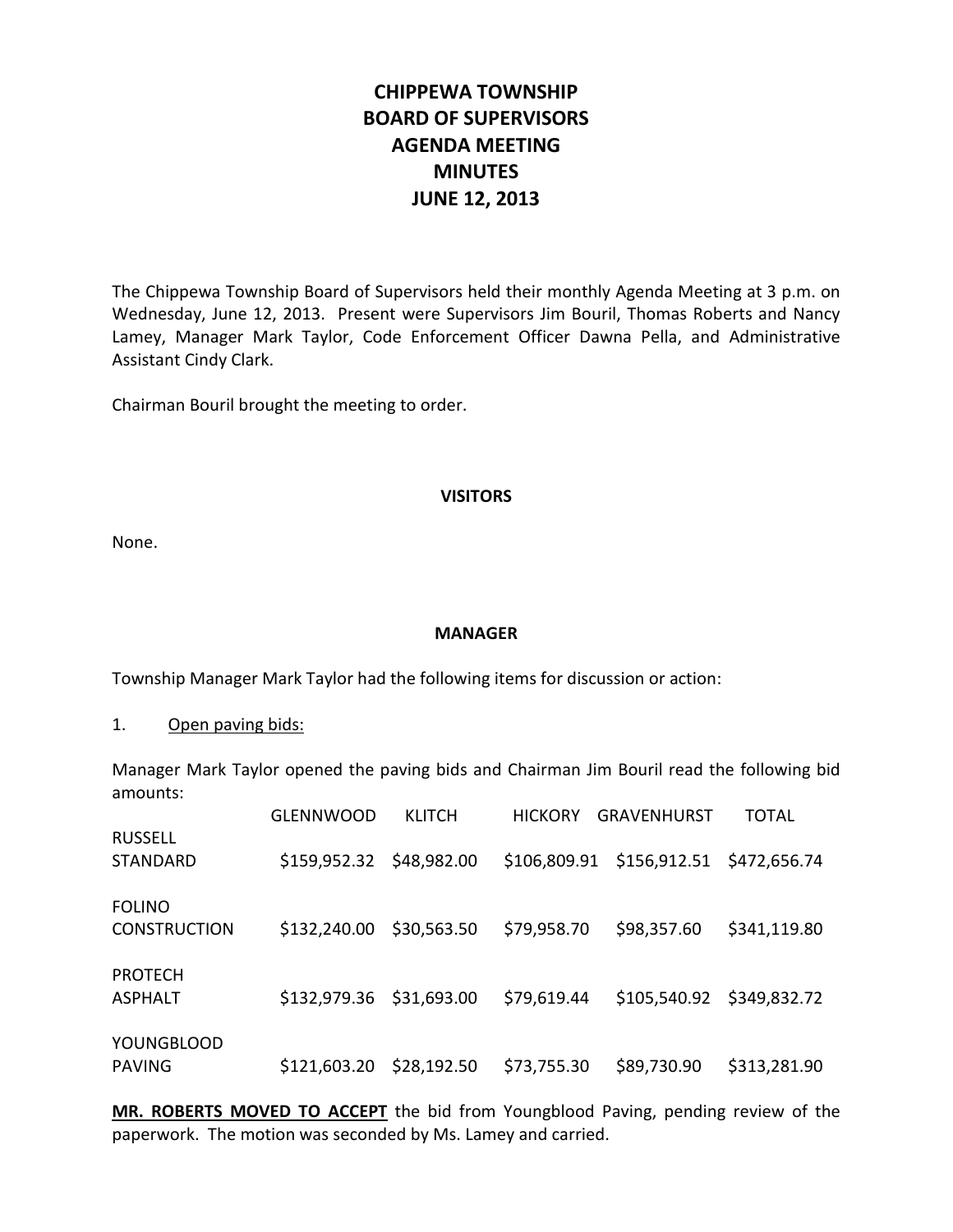## 2. Phone system:

Manager Mark Taylor said that although the Township's phone system is working fine right now, he has met with Scott Shaffer of National Telecom about a new system that would upgrade our phone system to allow us to have more capabilities and would also save the Township \$878.80 per month. He distributed two sheets from national Telecom to the Supervisors. He said we've added additional phones at the parks. He explained how a new system would go through the internet. He had National Telecom/Comcast check prices. The cost of the system would be \$21,594.00. He said that we would have our own cabinet in a separate room, away from the others (library, Sanitary Authority, etc.) He said he would prefer to pay it off and not be in a lease situation. He also said we would get some new phones but that we would keep several of the current phones, such as the ones in the Supervisors' office. He explained some of the things the new system could do. The Manager said he didn't need an answer today and said this item could be discussed further at next week's meeting but the Supervisors proceeded with a motion.

**MR. ROBERTS MOVED TO PROCEED** with the new phone system. Ms. Lamey seconded the motion and the motion carried.

#### 3. Laurel Hollow Land Development:

Manager Mark Taylor said the Planning Commission discussed this development off of  $37<sup>th</sup>$  St. at their meeting last night and made their recommendation. The development contains three 4-unit buildings. He said he has plans and the Supervisors are welcome to look at these plans before next week. He said it could be approved next week, contingent on the outside agencies.

# 4. Ordinance amendments:

Manager Mark Taylor said that Code Officer Dawna Pella found some glitches in the ordinance that could inhibit her from enforcing the code. At this time he turned the meeting over to Ms. Pella. She said she was dealing with high grass issues last week and discovered these glitches. She distributed some information to the Supervisors and explained why there are problems with the wording. She noted what portions have problems. Part of the problem is that there is no reference to the agricultural district at all. She said right now anyone in the agricultural district, regardless of the size of the parcel is exempt from the grass ordinance. It was also discovered that the zoning districts are wrong. She, the Manager and Township Solicitor George Verlihay will work together to come up with the proper wording to help distinguish between what is being farmed and what is being used as someone's residence/lawn.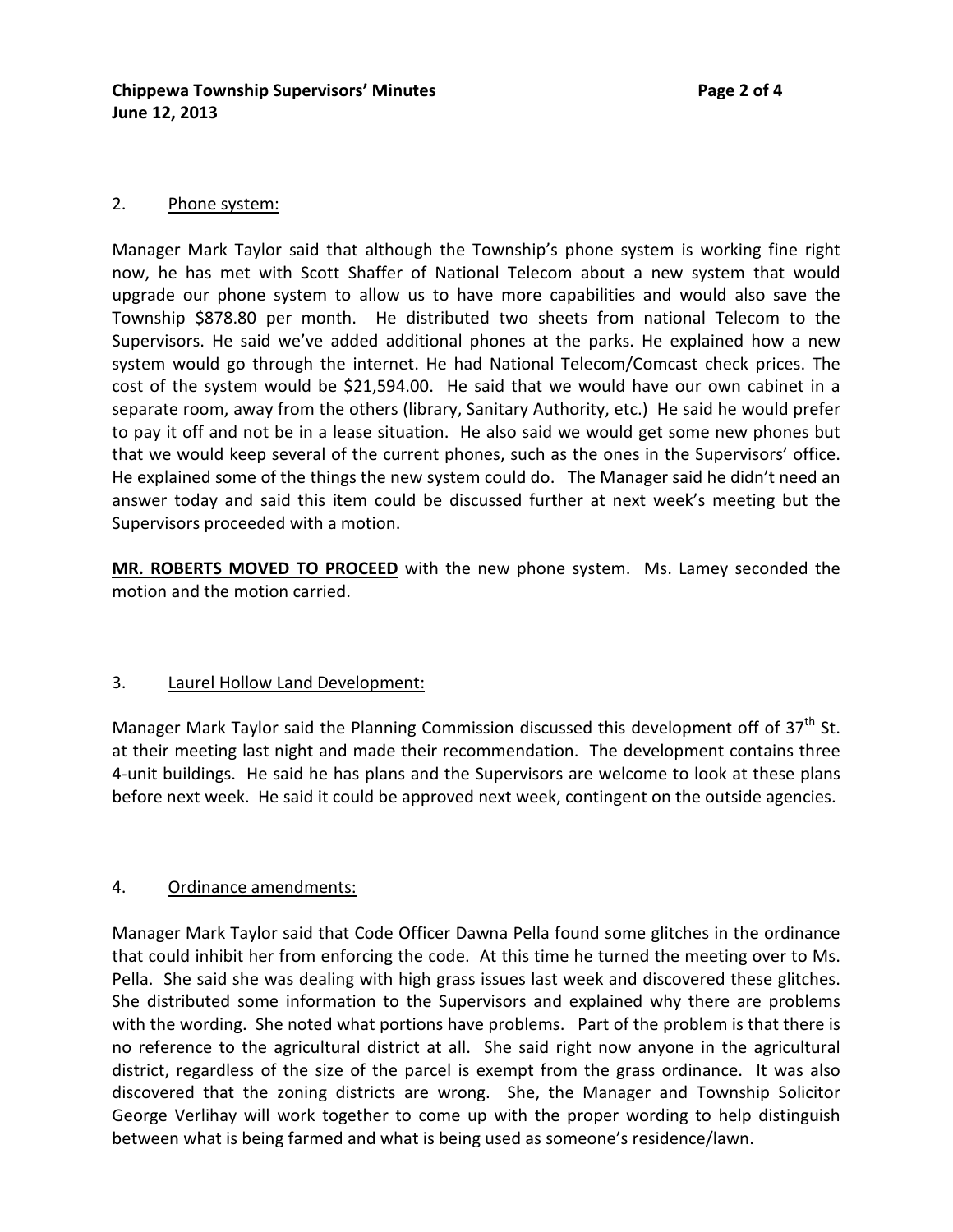## 5. Resignation of Officer Lutton:

Manager Taylor said as of Monday, June 10th, Officer Lutton communicated to Chief Berchtold that he will resign from the Police Department because he can't work the hours that he originally anticipated he could work. He did not want to become a detriment to the Department because he often needs to report off due to working double shifts at the mill. The Manager said that Officer Lutton has been a great officer for the Township, and has always been positive about the Township, the Chief and the rest of the Department. Manager Taylor will send him a letter thanking him for his service and for realizing that when he calls off it can often put the Department in a bind. He will authorize the Chief to replace Officer Lutton and another part-time officer who recently left the Department.

# 6. 2012 Audit Report:

Manager Mark Taylor asked all of the Supervisors if they received copies of the 2012 audit and they acknowledged that they received copies.

# 7. Meeting change for July:

Manager Taylor said that the Chippewa parade is scheduled for the same night as the regular Supervisors meeting in July. He hopes to be able to accomplish everything at the Agenda Meeting on July  $10<sup>th</sup>$  so that a second July meeting does not have to be held on an off-night. He will keep the Supervisors posted on this.

MISC.

Mark Taylor said he, Pam Varga and Diane Manning attended the Hollow Oak Land Trust board meeting last night concerning our park. He said it was a very informative meeting. He said they are there to help us. He commended them for taking on the project and he thanked them for all of their assistance. They also thanked the Township for doing what they did in a very short span of time. Chairman Bouril said it took a team to get everything together. A booth will be set up here on Community Day to find volunteers to help with park maintenance.